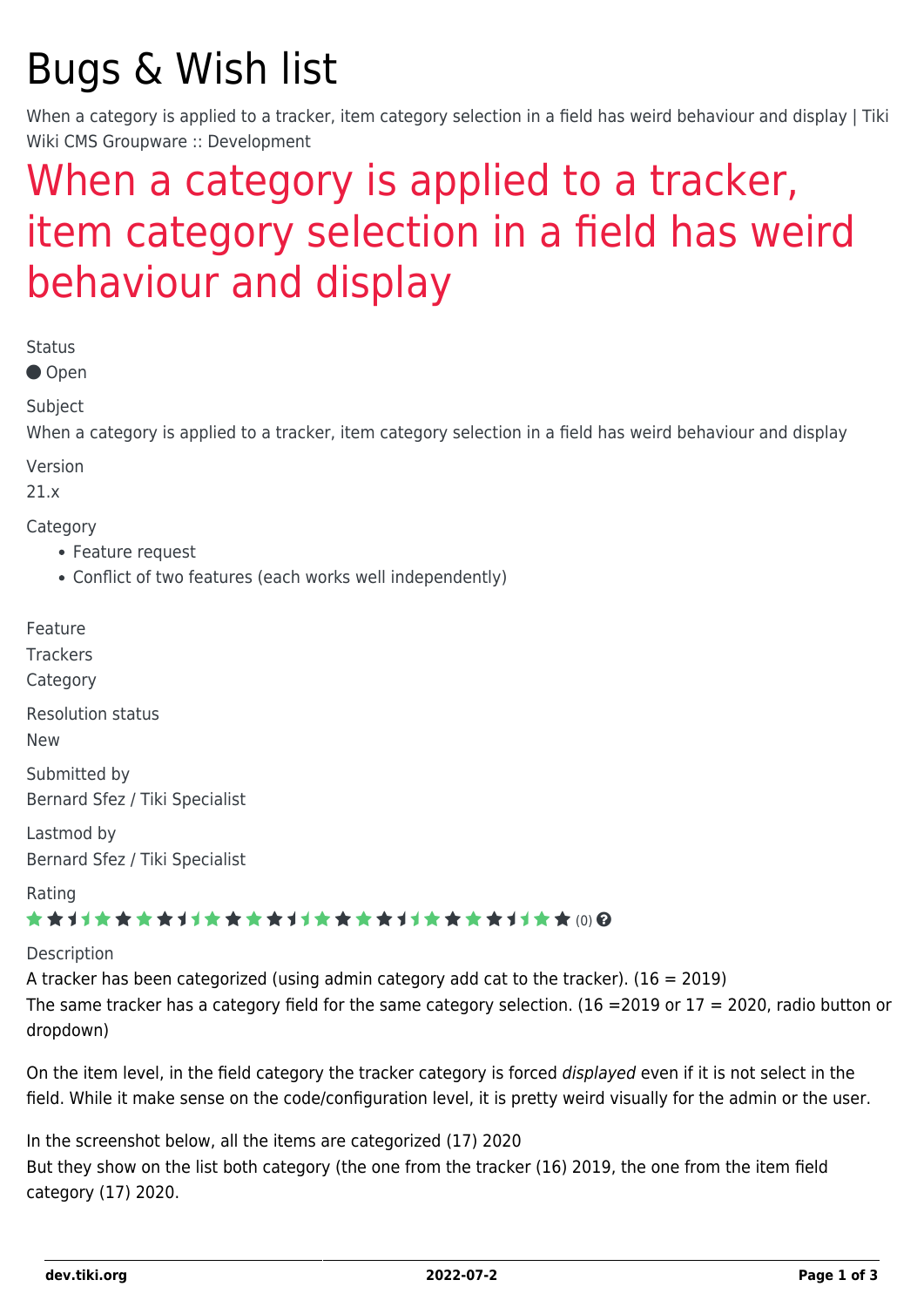

#### Solution

If it is to be displayed on the itemList (still not sure there are pros and cons), we should add something visual to make it look fine for the user (italic with a tooltip "this tracker is categorized...", disable the selection for this category, etc)

Also a note (warning?) should be displayed when using the same parent category over an object (tracker) and its children (items) ?

(both ways, when setting the option on the category field option and/or moving object to a category)

Importance 5 Easy to solve? 5 Priority 25 Demonstrate Bug (Tiki 19+) This bug has been demonstrated on show2.tikiwiki.org [SVN update](#page--1-0) Ticket ID 7524 Created Thursday 03 September, 2020 06:59:44 GMT-0000 by Bernard Sfez / Tiki Specialist LastModif Thursday 03 September, 2020 07:44:43 GMT-0000

### Comments

## Attachments

| filename                     | created | hits | comment | version | filetype |  |
|------------------------------|---------|------|---------|---------|----------|--|
| No attachments for this item |         |      |         |         |          |  |